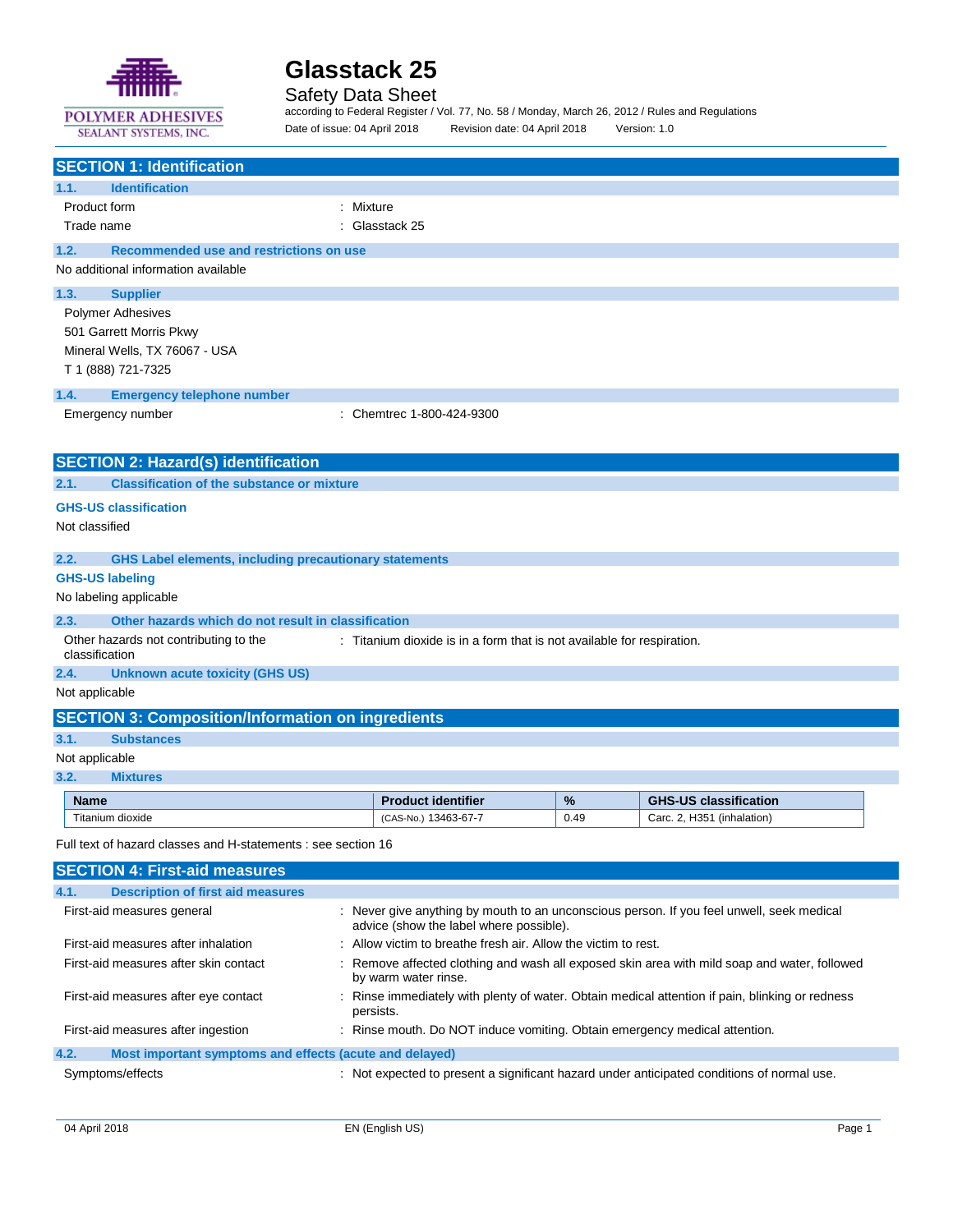# Safety Data Sheet

according to Federal Register / Vol. 77, No. 58 / Monday, March 26, 2012 / Rules and Regulations

**4.3. Immediate medical attention and special treatment, if necessary** Treat symptomatically. **SECTION 5: Fire-fighting measures 5.1. Suitable (and unsuitable) extinguishing media** Suitable extinguishing media  $\qquad \qquad$ : Use extinguishing media appropriate for the surrounding fire. Unsuitable extinguishing media : Do not use a heavy water stream. **5.2. Specific hazards arising from the chemical** No additional information available **5.3. Special protective equipment and precautions for fire-fighters** Firefighting instructions : Use water spray or fog for cooling exposed containers. Exercise caution when fighting any chemical fire. Prevent fire-fighting water from entering environment. Protection during firefighting **intertion** : Do not enter fire area without proper protective equipment, including respiratory protection. **SECTION 6: Accidental release measures 6.1. Personal precautions, protective equipment and emergency procedures 6.1.1. For non-emergency personnel** Emergency procedures : Evacuate unnecessary personnel. **6.1.2. For emergency responders** Protective equipment **interval and the Community** Equip cleanup crew with proper protection. Emergency procedures in the set of the Senate Senate area. **6.2. Environmental precautions** Prevent entry to sewers and public waters. Notify authorities if liquid enters sewers or public waters. **6.3. Methods and material for containment and cleaning up** Methods for cleaning up **interpret in the spills** with inert solids, such as clay or diatomaceous earth as soon as possible. Collect spillage. Store away from other materials. **6.4. Reference to other sections** See Heading 8 and 13. Exposure controls and personal protection. **SECTION 7: Handling and storage 7.1. Precautions for safe handling** Precautions for safe handling : Wash hands and other exposed areas with mild soap and water before eating, drinking or smoking and when leaving work. Provide good ventilation in process area to prevent formation of vapor. Avoid all unnecessary exposure. **7.2. Conditions for safe storage, including any incompatibilities** Storage conditions **in the only in the original container in a cool, well ventilated place away from : Incompatible** materials. Sources of ignition. Direct sunlight. Keep container closed when not in use.

Incompatible materials : Strong bases. Strong acids. Strong oxidizing agents.

## **SECTION 8: Exposure controls/personal protection**

```
8.1. Control parameters
```

| Titanium dioxide (13463-67-7) |                                     |                     |  |
|-------------------------------|-------------------------------------|---------------------|--|
| <b>ACGIH</b>                  | Local name                          | Titanium dioxide    |  |
| <b>ACGIH</b>                  | ACGIH TWA (mg/m <sup>3</sup> )      | $10 \text{ mg/m}^3$ |  |
| <b>ACGIH</b>                  | Remark (ACGIH)                      | LRT irr; A4         |  |
| <b>ACGIH</b>                  | Regulatory reference                | ACGIH 2018          |  |
| <b>OSHA</b>                   | OSHA PEL (TWA) (mg/m <sup>3</sup> ) | $15 \text{ mg/m}^3$ |  |
| <b>OSHA</b>                   | Regulatory reference (US-OSHA)      | <b>OSHA</b>         |  |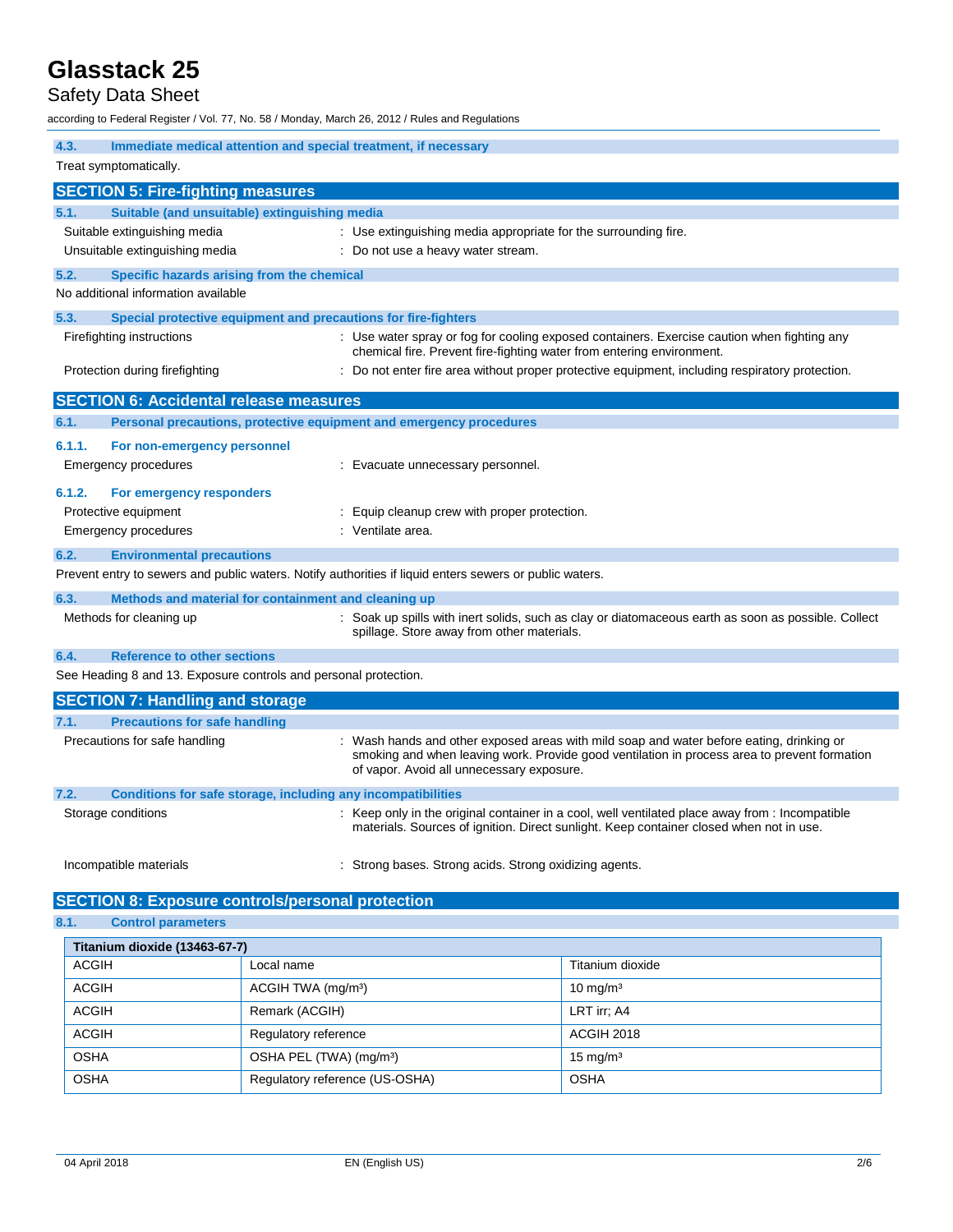# Safety Data Sheet

according to Federal Register / Vol. 77, No. 58 / Monday, March 26, 2012 / Rules and Regulations

**8.2. Appropriate engineering controls**

Ensure adequate ventilation.

**8.3. Individual protection measures/Personal protective equipment**

#### **Hand protection:**

Wear protective gloves.

### **Eye protection:**

Chemical goggles or safety glasses

#### **Respiratory protection:**

Wear appropriate mask if insufficent ventilation

### **Other information:**

Do not eat, drink or smoke during use.

## **SECTION 9: Physical and chemical properties**

| 9.1. | Information on basic physical and chemical properties |  |  |  |
|------|-------------------------------------------------------|--|--|--|

| Physical state                              | : Liquid                                               |
|---------------------------------------------|--------------------------------------------------------|
|                                             |                                                        |
| Color                                       | : white. Black.                                        |
| Odor                                        | Slight ammonia                                         |
| Odor threshold                              | No data available                                      |
| рH                                          | $: 8 - 9.5$                                            |
| Melting point                               | No data available                                      |
| Freezing point                              | No data available                                      |
| Boiling point                               | : 100 $^{\circ}$ C                                     |
| Flash point                                 | No data available                                      |
| Relative evaporation rate (butyl acetate=1) | : < 1                                                  |
| Flammability (solid, gas)                   | : Not applicable                                       |
| Vapor pressure                              | No data available                                      |
| Relative vapor density at 20 °C             | $:$ < 1                                                |
| Relative density                            | $: 1.0 - 1.3$                                          |
| Solubility                                  | Soluble in water                                       |
| VOC content                                 | $:$ < 65 g/L, less water, exempt compounds, calculated |
| Log Pow                                     | No data available                                      |
| Auto-ignition temperature                   | No data available                                      |
| Decomposition temperature                   | No data available                                      |
| Viscosity, kinematic                        | No data available                                      |
| Viscosity, dynamic                          | 2000 - 4000 cPs                                        |
| <b>Explosion limits</b>                     | No data available                                      |
| <b>Explosive properties</b>                 | No data available                                      |
| Oxidizing properties                        | No data available                                      |
|                                             |                                                        |

## **9.2. Other information**

No additional information available

# **SECTION 10: Stability and reactivity 10.1. Reactivity** Stable under normal conditions of use. **10.2. Chemical stability** Stable under normal conditions.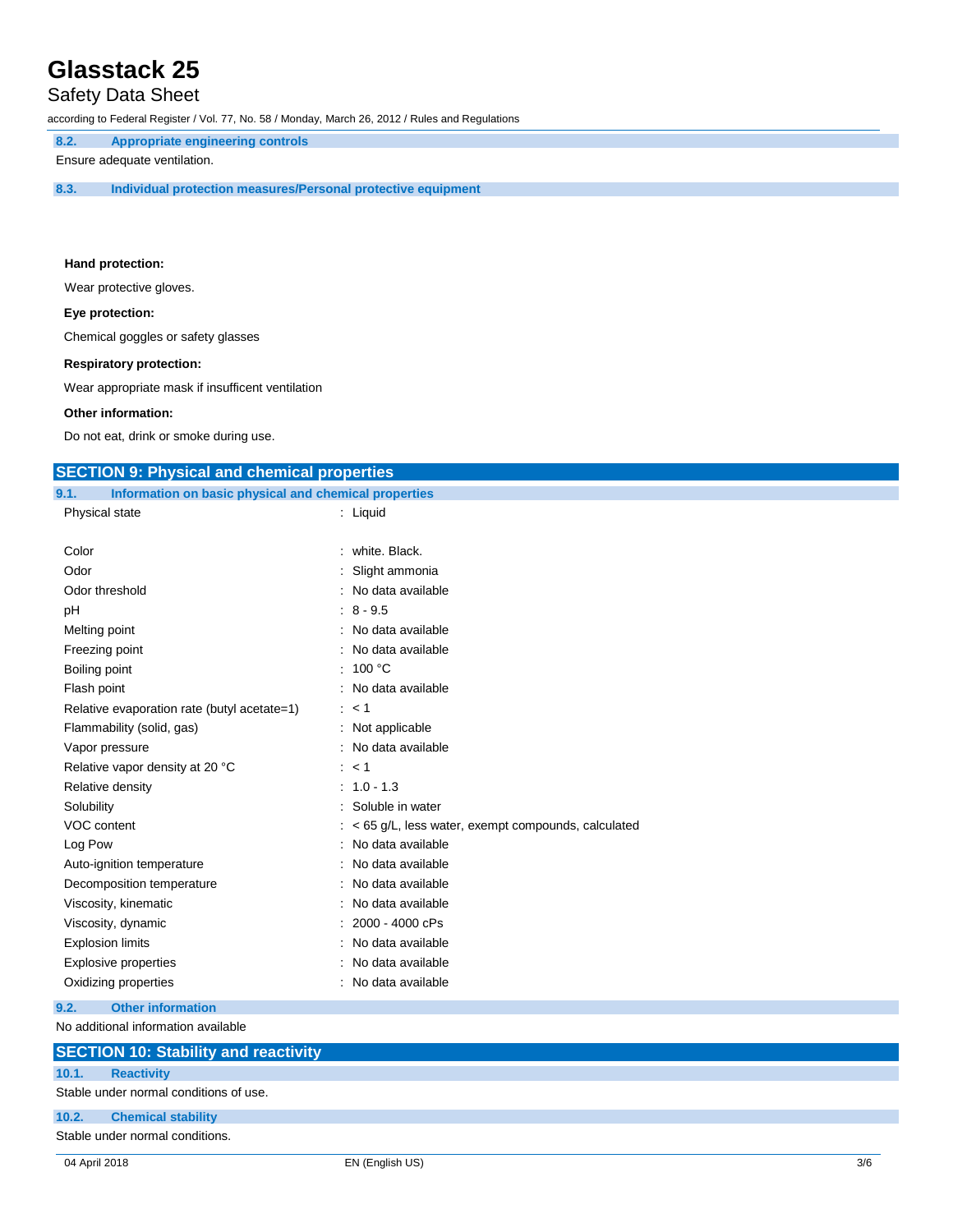# Safety Data Sheet

according to Federal Register / Vol. 77, No. 58 / Monday, March 26, 2012 / Rules and Regulations

| <b>Possibility of hazardous reactions</b><br>10.3.                        |                                                                                            |
|---------------------------------------------------------------------------|--------------------------------------------------------------------------------------------|
| None under normal processing.                                             |                                                                                            |
| <b>Conditions to avoid</b><br>10.4.                                       |                                                                                            |
| Direct sunlight. Sources of ignition. Extremely high or low temperatures. |                                                                                            |
| 10.5.<br><b>Incompatible materials</b>                                    |                                                                                            |
| Strong acids. Strong bases. Strong oxidizing agents.                      |                                                                                            |
| 10.6.<br><b>Hazardous decomposition products</b>                          |                                                                                            |
| No additional information available                                       |                                                                                            |
| <b>SECTION 11: Toxicological information</b>                              |                                                                                            |
| 11.1.<br><b>Information on toxicological effects</b>                      |                                                                                            |
| Acute toxicity                                                            | : Based on available data the classification criteria are not met                          |
|                                                                           |                                                                                            |
| Titanium dioxide (13463-67-7)<br>LD50 oral rat                            | > 10000 mg/kg                                                                              |
| Skin corrosion/irritation                                                 | Not classified                                                                             |
|                                                                           | pH: 8 - 9.5                                                                                |
| Serious eye damage/irritation                                             | Not classified                                                                             |
|                                                                           | pH: 8 - 9.5                                                                                |
| Respiratory or skin sensitization                                         | Not classified                                                                             |
| Germ cell mutagenicity                                                    | Not classified                                                                             |
|                                                                           | Based on available data, the classification criteria are not met                           |
| Carcinogenicity                                                           | Not classified.                                                                            |
| Glasstack 25                                                              |                                                                                            |
| Additional information                                                    | Titanium dioxide is in a form that is not available for respiration                        |
| Titanium dioxide (13463-67-7)                                             |                                                                                            |
| IARC group                                                                | 2B - Possibly carcinogenic to humans                                                       |
| In OSHA Hazard Communication Carcinogen<br>list                           | Yes                                                                                        |
| Reproductive toxicity                                                     | : Not classified                                                                           |
|                                                                           | Based on available data, the classification criteria are not met                           |
| Specific target organ toxicity - single exposure                          | Not classified                                                                             |
| Specific target organ toxicity - repeated<br>exposure                     | : Not classified                                                                           |
| Aspiration hazard                                                         | Not classified                                                                             |
| Symptoms/effects                                                          | : Not expected to present a significant hazard under anticipated conditions of normal use. |
|                                                                           |                                                                                            |

# **SECTION 12: Ecological information**

```
12.1. Toxicity
```
No additional information available

| 12.2.<br><b>Persistence and degradability</b>                           |                  |
|-------------------------------------------------------------------------|------------------|
| Glasstack 25                                                            |                  |
| Persistence and degradability                                           | Not established. |
| 12.3.<br><b>Bioaccumulative potential</b>                               |                  |
| Glasstack 25                                                            |                  |
| Bioaccumulative potential                                               | Not established. |
| 12.4.<br><b>Mobility in soil</b><br>No additional information available |                  |

# **12.5. Other adverse effects**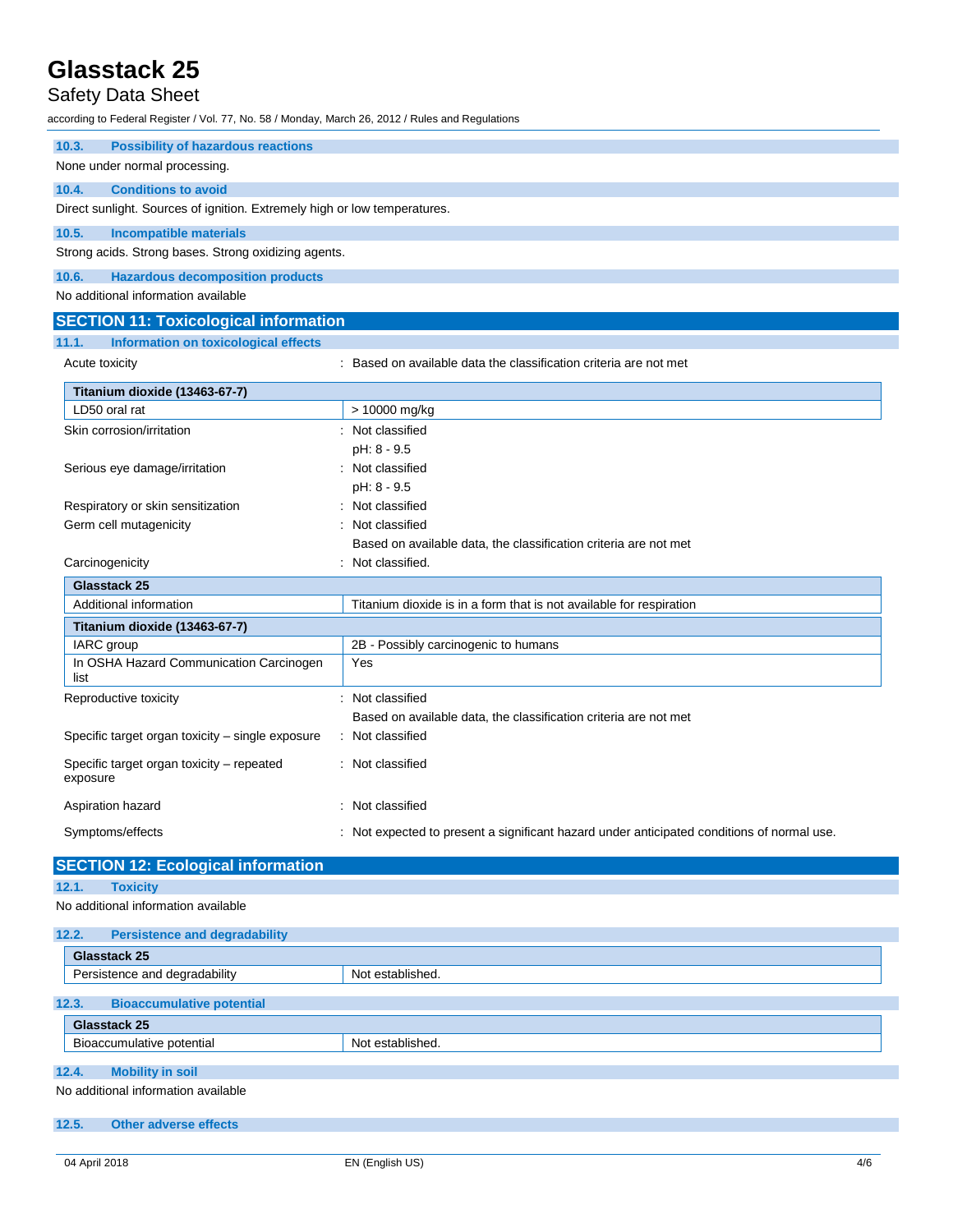# Safety Data Sheet

according to Federal Register / Vol. 77, No. 58 / Monday, March 26, 2012 / Rules and Regulations

| Other information                          | : Avoid release to the environment.                                     |
|--------------------------------------------|-------------------------------------------------------------------------|
| <b>SECTION 13: Disposal considerations</b> |                                                                         |
| 13.1.<br><b>Disposal methods</b>           |                                                                         |
| Product/Packaging disposal recommendations | Dispose in a safe manner in accordance with local/national regulations. |
| Ecology - waste materials                  | : Avoid release to the environment.                                     |
| <b>SECTION 14: Transport information</b>   |                                                                         |
|                                            |                                                                         |

**Department of Transportation (DOT)**

In accordance with DOT

Not regulated

#### **Transportation of Dangerous Goods**

Not regulated

**Transport by sea**

Not regulated

**Air transport**

Not regulated

## **SECTION 15: Regulatory information**

**15.1. US Federal regulations**

#### **Titanium dioxide (13463-67-7)**

Listed on the United States TSCA (Toxic Substances Control Act) inventory

### **15.2. International regulations**

#### **CANADA**

### **Titanium dioxide (13463-67-7)**

Listed on the Canadian DSL (Domestic Substances List)

#### **EU-Regulations**

**Titanium dioxide (13463-67-7)**

Listed on the EEC inventory EINECS (European Inventory of Existing Commercial Chemical Substances)

#### **National regulations**

#### **Titanium dioxide (13463-67-7)**

Listed on the AICS (Australian Inventory of Chemical Substances)

Listed on IECSC (Inventory of Existing Chemical Substances Produced or Imported in China)

Listed on the Japanese ENCS (Existing & New Chemical Substances) inventory

Listed on the Japanese ISHL (Industrial Safety and Health Law)

Listed on the Korean ECL (Existing Chemicals List)

Listed on NZIoC (New Zealand Inventory of Chemicals)

Listed on PICCS (Philippines Inventory of Chemicals and Chemical Substances)

Listed on INSQ (Mexican National Inventory of Chemical Substances)

Listed on CICR (Turkish Inventory and Control of Chemicals)

Listed on the TCSI (Taiwan Chemical Substance Inventory)

**15.3. US State regulations**

| Titanium dioxide (13463-67-7)                                     |                                                                      |                                                                              |                                                                            |                                     |                                        |
|-------------------------------------------------------------------|----------------------------------------------------------------------|------------------------------------------------------------------------------|----------------------------------------------------------------------------|-------------------------------------|----------------------------------------|
| U.S. -<br>California -<br>Proposition 65<br>- Carcinogens<br>List | U.S. - California -<br>Proposition 65 -<br>Developmental<br>Гохісіtv | U.S. - California -<br>Proposition 65 -<br>Reproductive<br>Toxicity - Female | U.S. - California -<br>Proposition 65 -<br>Reproductive Toxicity<br>- Male | No significant risk level<br>(NSRL) | Maximum allowable<br>dose level (MADL) |
| Yes                                                               | <b>No</b>                                                            | No.                                                                          | No.                                                                        |                                     |                                        |